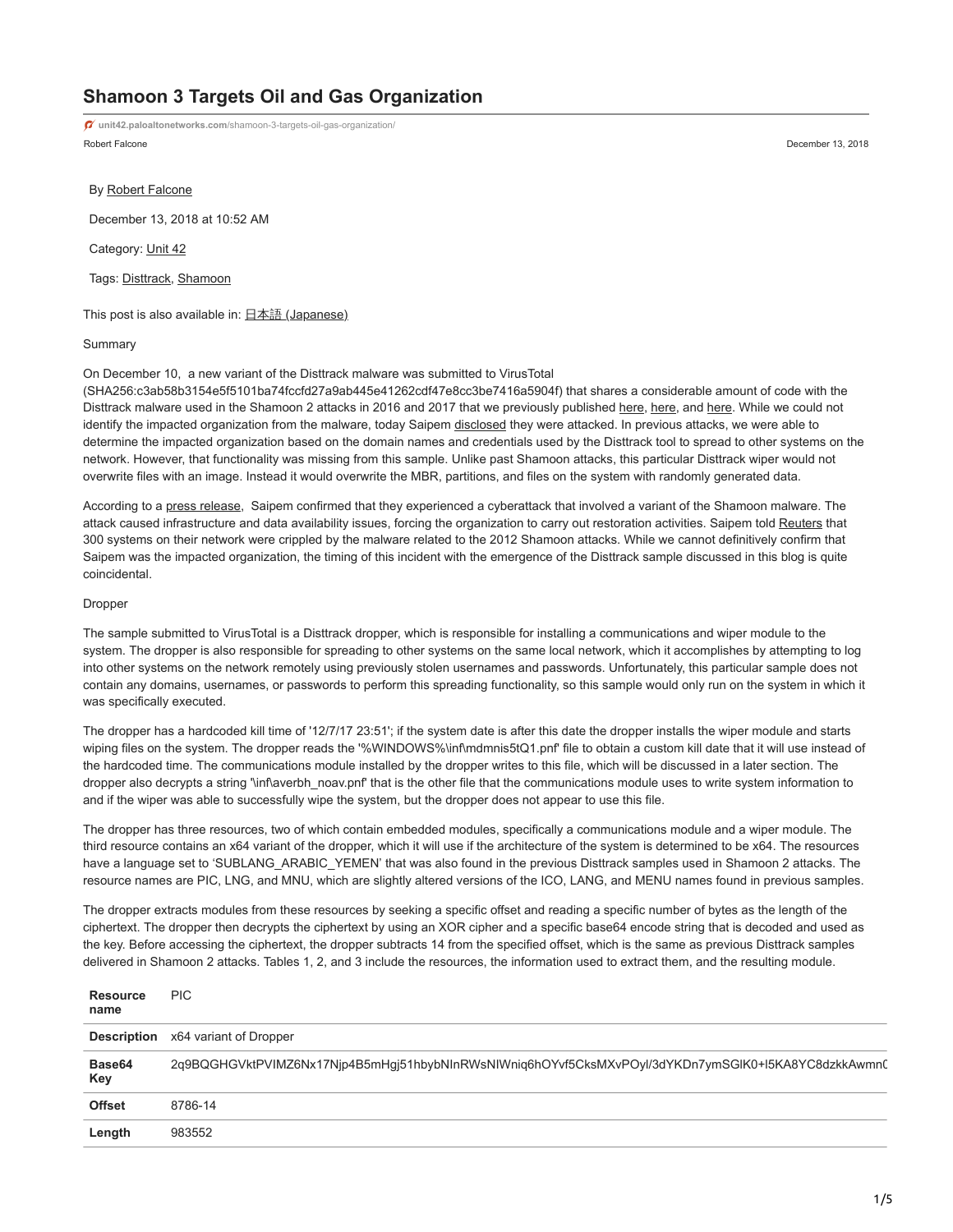*Table 1 Resource containing the x64 variant of the Disttrack dropper*

| <b>Resource</b><br>name       | <b>MNU</b>                                                                                           |
|-------------------------------|------------------------------------------------------------------------------------------------------|
| <b>Description</b>            | Communications module                                                                                |
| Base64<br>Key                 | U3JGgjNUDzWJEpOxzuwHjOijgav56cZatHh98dLbazGlBe7UMOcvdyCvU5/8mH1n7jUcMSIPFmgr7M671h5jradiKMn9M1sBdAmK |
| <b>Offset</b>                 | 8601-14                                                                                              |
| Length                        | 266752                                                                                               |
| SHA256 of<br><b>Cleartext</b> | 0694bdf9f08e4f4a09d13b7b5a68c0148ceb3fcc79442f4db2aa19dd23681afe                                     |

*Table 2 Resource containing the communications module in the Disttrack dropper*

| <b>Resource</b><br>name       | <b>LNG</b>                                                                                              |
|-------------------------------|---------------------------------------------------------------------------------------------------------|
| <b>Description</b>            | Wiper module                                                                                            |
| Base64<br>Key                 | cb5F91PLTu1hN8oPgG2a6AQiJkphsXAmWFarsUoYEFo/BNgxF8Rj/hdzHxW/k/fLCZboSJRLnr9OH578IJyiSSdvz3uUaNA/vycy7Z、 |
| <b>Offset</b>                 | 7892-14                                                                                                 |
| Length                        | 402432                                                                                                  |
| SHA256 of<br><b>Cleartext</b> | 391e7b90bf3f0bfeb2c2602cc65aa6be4dd1c01374b89c4a48425f2d22fe231c                                        |

*Table 3 Resource containing the wiper module within the Disttrack dropper*

The dropper will install itself to the system (and remote systems if spreading was possible) by creating a service with the attributes listed in Table 4 below.

| <b>Service</b><br>name            | MaintenaceSrv                                                                                                                                                                                                                                                                    |
|-----------------------------------|----------------------------------------------------------------------------------------------------------------------------------------------------------------------------------------------------------------------------------------------------------------------------------|
| <b>Service</b><br>display<br>name | Maintenace Host Service                                                                                                                                                                                                                                                          |
| <b>Service</b><br>description     | The Maintenace Host service is hosted in the LSA process. The service provides key process isolation to private keys and<br>associated cryptographic operations as required by the Common Criteria. The service stores and uses long-lived keys in a<br>secure process compl\x1d |
| <b>Ringry</b>                     | MaintenaceSn <sup>22</sup> exe or MaintenaceSn <sub>164</sub> exe                                                                                                                                                                                                                |

**Binary path** MaintenaceSrv32.exe or MaintenaceSrv64.exe

## *Table 4 Service created by the Disttrack dropper*

The dropper chooses a random name when installing the communication and wiper modules to the system. The communications module will have one of the following filenames with the 'exe' file extension:

- netnbdrve
- prnod802
- netrndiscnt
- netrtl42l
- mdmadccnt
- prnca00
- bth2bht\_ibv32
- cxfalcon\_ibL32
- mdmsupr30
- digitalmediadevicectl
- mdmetech2dmv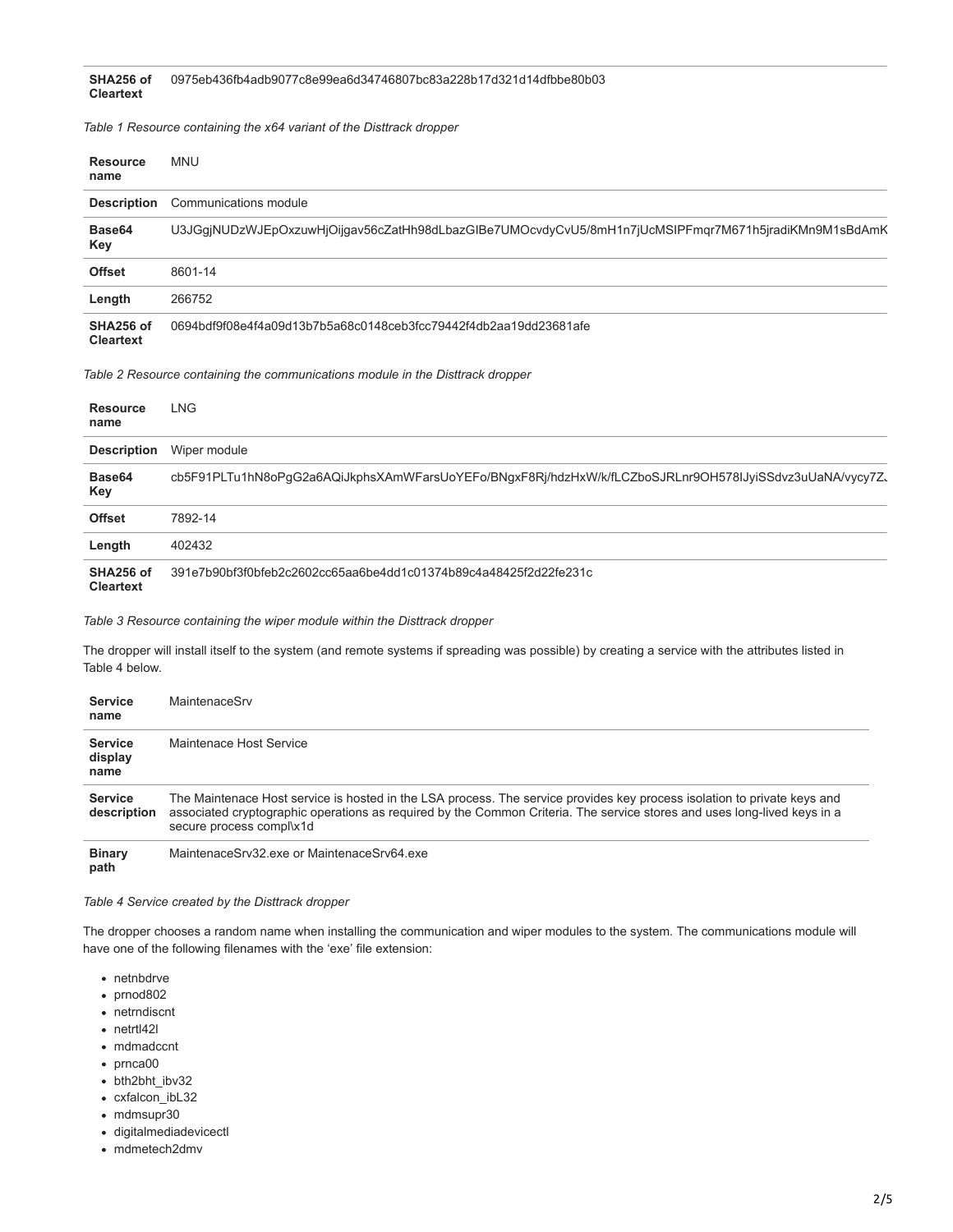- netb57vxx
- winwsdprint
- prnkwy005
- composite005
- mdmar1\_ibv32
- $\bullet$  prnle444
- kscaptur\_ibv32
- mdmzyxlga
- usbvideob
- input\_ibv48
- prnok002 ibv
- averfx2swtvZ
- wpdmtp\_ibv32
- mdmti ibv32
- printupg\_ibv32
- wiabr788

The wiper module will have one of the following filenames with the 'exe' file extension:

- $\bullet$  wialx002
- \_\_wiaca00a
- tsprint\_ibv
- acpipmi2z
- prnlx00ctl
- prngt6\_4
- arcx6u0
- tdibth
- prncaz90x
- mdmgcs 8
- mdmusrk1g5
- netbxndxlg2
- $\bullet$  prnsv0 56
- af0038bdax
- averfix2h826d\_noaverir
- megasasop
- hidirkbdmvs2
- vsmxraid
- mdamx 5560
- wiacnt7001

# Wiper

The wiper module (SHA256: 391e7b90bf3f0bfeb2c2602cc65aa6be4dd1c01374b89c4a48425f2d22fe231c) that the dropper writes to the system is responsible for overwriting the data within the MBR, partitions, and files on the system. The wiper carries out this wiping using a legitimate hard disk driver called RawDisk by ElDos. The wiper contains the ElDos RawDisk driver in a resource named 'e' that it extracts by skipping to offset 1984 and reading 27792 bytes from that offset. It then decrypts the data using aa 247-byte key and saves it to '%WINDOWS%\system32\hdv\_725x.sys'. The wiper then creates a service named 'hdv\_725x' for this driver using the following command line command and runs it with "sc start hdv\_725x":

sc create hdv\_725x type= kernel start= demand binpath= %WINDOWS%\system32\hdv\_725x.sys

This wiper was configured using the 'R' flag, which generates a buffer of random bytes that it will use to overwrite the MBR, partitions and files. The sample supports two additional configuration flags as well, specifically 'F' and 'E' flags that will either overwrite files using a file or encrypt its contents.

The wiper could be configured to use a file to overwrite the files on the disk using the 'F' configuration flag, as we saw images used to overwrite files in previous Shamoon attacks. This file would be stored in a resource named 'GRANT', but this particular wiper is not configured to use a file for overwriting so the GRANT resource does not exist. If it were configured to use a file, this sample would extract the file using the information listed in Table 5.

| Resource<br>name | <b>GRANT</b>                                                                                         |
|------------------|------------------------------------------------------------------------------------------------------|
|                  | <b>Description</b> File to overwrite within Wiper module                                             |
| Base64<br>Key    | heocXOK4rDmQq4LRfiURI9wSOuSMwe0e69NfEpZLmyNixiUGYdEtpx/ZG3rMRN7GZIJ1/crQTz5Bf6W0xqkyYCwzD247FoICGA0I |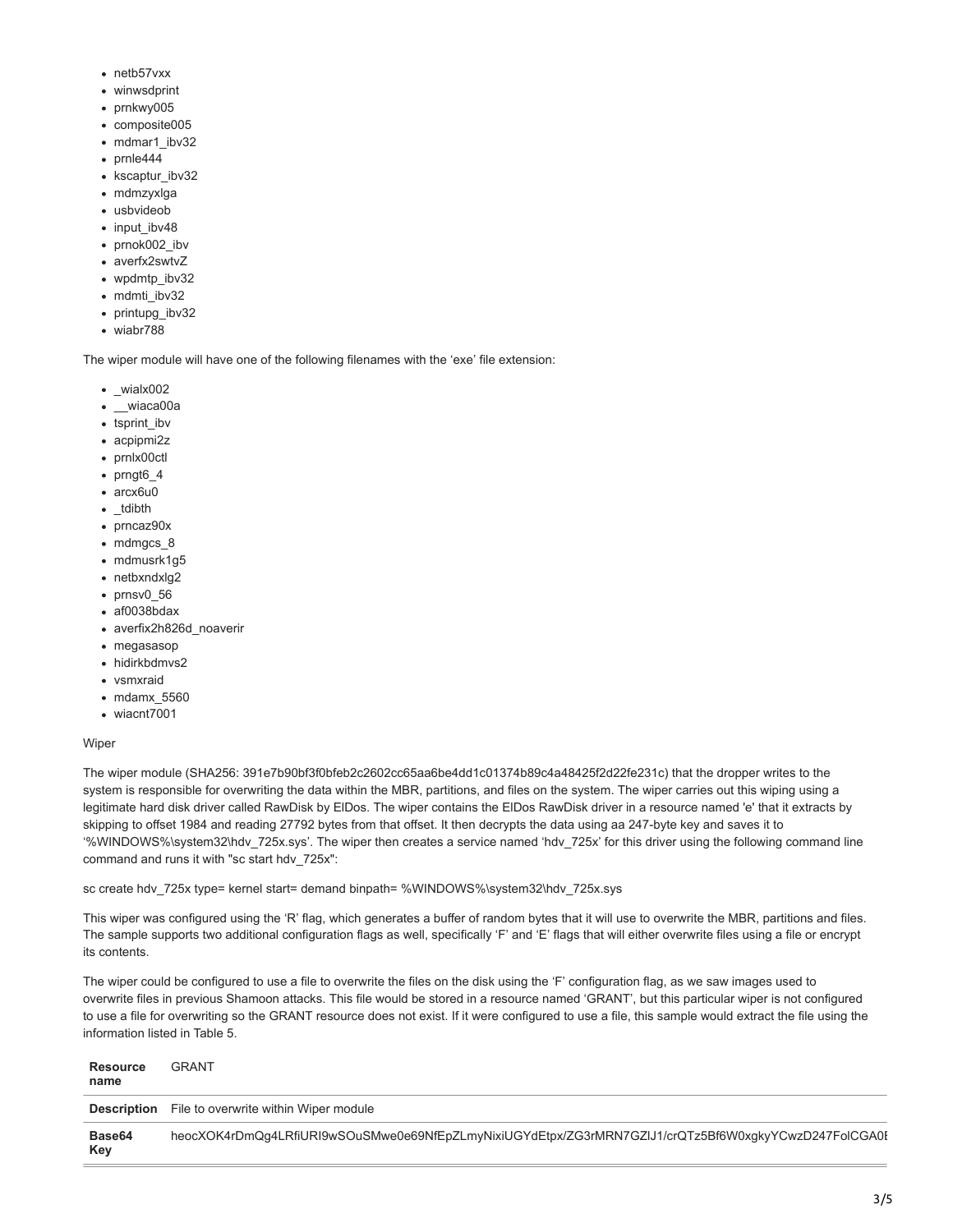| <b>Offset</b>          | $71 - 14$           |
|------------------------|---------------------|
| Length                 | <unknown></unknown> |
| SHA256 of<br>Cleartext | <unknown></unknown> |

*Table 5 Resource in wiper module that would contain file to use for overwriting data*

This sample is also capable of being configured to import an RSA key to encrypt the MBR, partitions, and files via configuration flag 'E'. This sample was not configured to encrypt files, and the RSA key is empty in the wiper.

After completing this wiping functionality, the sample will reboot the system using the following command line, which will render it unusable when the system reboots as the important system locations and files have been overwritten with random data:

shutdown -r -f -t 2

**Communications** 

The communications module (SHA256: 0694bdf9f08e4f4a09d13b7b5a68c0148ceb3fcc79442f4db2aa19dd23681afe) dropped by the Disttrack dropper will use the following two supporting files:

%WINDOWS%\inf\mdmnis5tQ1.pnf - Used to set a wipe date for associated wiper module

%WINDOWS%\inf\averbh\_noav.pnf - Used to mark successful wiping

The communications module is responsible for reaching out to hardcoded URLs to communicate with the C2 server, but like previous Disttrack samples, this communication module does not contain functional C2 domains to use in the URLs. If it did, it would create a URL with a parameter named 'selection' followed by system information and the contents of the 'averbh\_noav.pnf' file, as seen here:

[C2 URL, empty]?selection=[system info and contents of averbh\_noav.pnf]

When communicating with the C2 URL, the communications module would use a User Agent of 'Mozilla/13.0 (MSIE 7.0; Windows NT 6.0)', which is the same as past Disttrack communication module samples. Table 6 below show the two commands the C2 could respond with that the communications module could handle.

## **Command Description**

| Е | Reads base64 encoded file from the C2 server, runs 'del /f /a %TEMP%\Temp\reilopycb\*.exe' to delete previously downloaded                                                                                                            |
|---|---------------------------------------------------------------------------------------------------------------------------------------------------------------------------------------------------------------------------------------|
|   | executables, runs 'mkdir %TEMP%\Temp\reilopycb] > nul 2>&1' to create a folder and saves the executbale to a file named<br>"[tick count] exe'. The Troian then runs the downloaded executable %TEMP%\Temp\reilopycb\[tick count] exe' |
|   | Opens the 'linflmdmnis5tQ1.pnf' file and writes a supplied date to the file. The 'linflmdmnis5tQ1.pnf' file is used by another<br>associated module to this communications module that is responsible for wiping the system.          |

*Table 6 Commands available within the communication module's command handler*

#### Conclusion

The Disttrack sample uploaded to VirusTotal is a variant of the samples used in the Shamoon 2 attacks in 2016 and 2017. The tool does not have the capability to spread to other systems on the local network. Instead it would have to be loaded onto and executed on the system that the actors intend to wipe. The wipe date of '12/7/2017' does not seem timely. However, this older date is still effective as the Disttrack dropper will install and run the wiper module as long as the system date is after the wipe date. Unlike past Shamoon attacks, this particular Disttrack wiper would not overwrite files with an image. Instead, it would overwrite the MBR, partitions and files on the system with random data. While we can't confirm this sample was used in the Saipem attack, it is likely at least related to it.

Palo Alto Networks customers are protected from this threat:

- WildFire detects all samples associated with this attack with malicious verdicts
- AutoFocus customers can track this attack and previous Shamoon attacks using the [Disttrack](https://autofocus.paloaltonetworks.com/#/tag/Unit42.Disttrack)

#### Indicators of Compromise

c3ab58b3154e5f5101ba74fccfd27a9ab445e41262cdf47e8cc3be7416a5904f - Disttrack Dropper x86

0975eb436fb4adb9077c8e99ea6d34746807bc83a228b17d321d14dfbbe80b03 - Disttrack Dropper x64

0694bdf9f08e4f4a09d13b7b5a68c0148ceb3fcc79442f4db2aa19dd23681afe - Disttrack Comms module x86

391e7b90bf3f0bfeb2c2602cc65aa6be4dd1c01374b89c4a48425f2d22fe231c - Disttrack Wiper module x86